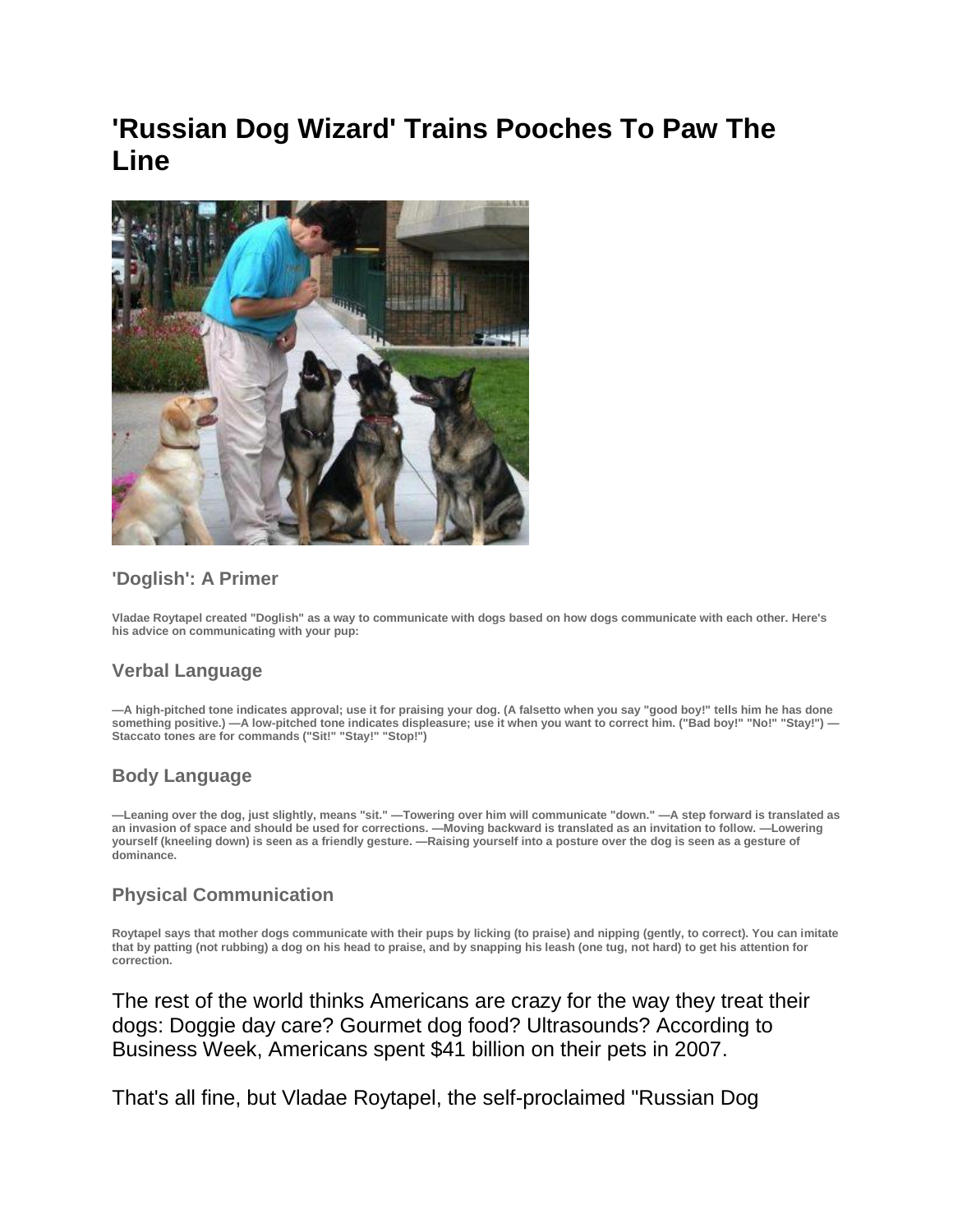Wizard," says American pet owners are not giving their dogs the most important thing they need.

"Your dog needs to know you are the boss," he says. "Humans, we don't like having a boss so much, but your dog? He loves it! Dogs need to know the order of things. They need to know who's in charge."

And that, of course, should be the household human. How dog owners communicate their status to their dog makes all the difference between a wellmannered canine companion — and the kinds of dogs that keep Roytapel in business.

# **'The Canine Dr. Phil'**

Roytapel grew up in the Soviet Union, near the Turkish border in what is now Azerbaijan. His grandfather was a well-known biologist who specialized in animal behavior. Roytapel assisted his grandfather on his farm, working with wolves, foxes and even chickens, charting their conditioned reflexes in the same way colleague Ivan Pavlov did.

As a young man, Roytapel was mentored by a deaf-mute dog trainer who was legendary throughout Russia. Eventually, he trained dogs that patrolled the Russian-Chinese border and paratrooper dogs for the Red Army.

After immigrating to the United States about a decade ago, Roytapel focused on the dog-human relationship in civilian life. He has been called "The Canine Dr. Phil," because he resolves relationships between the two species so well.

# **Human Folly Mostly To Blame**

Roytapel agrees with America's other star dog trainer, Cesar "The Dog Whisperer" Millan, that most of the problem in the dog-human equation is on the human side.

"Dogs aren't humans, they're not babies — they're dogs," he says. Even for the tiniest Yorkie, "the wolf is still their second cousin."

And like wolves, dogs are firm adherents to hierarchy. So they look to their owners to set the pace and make decisions.

# **Speaking In 'Doglish'**